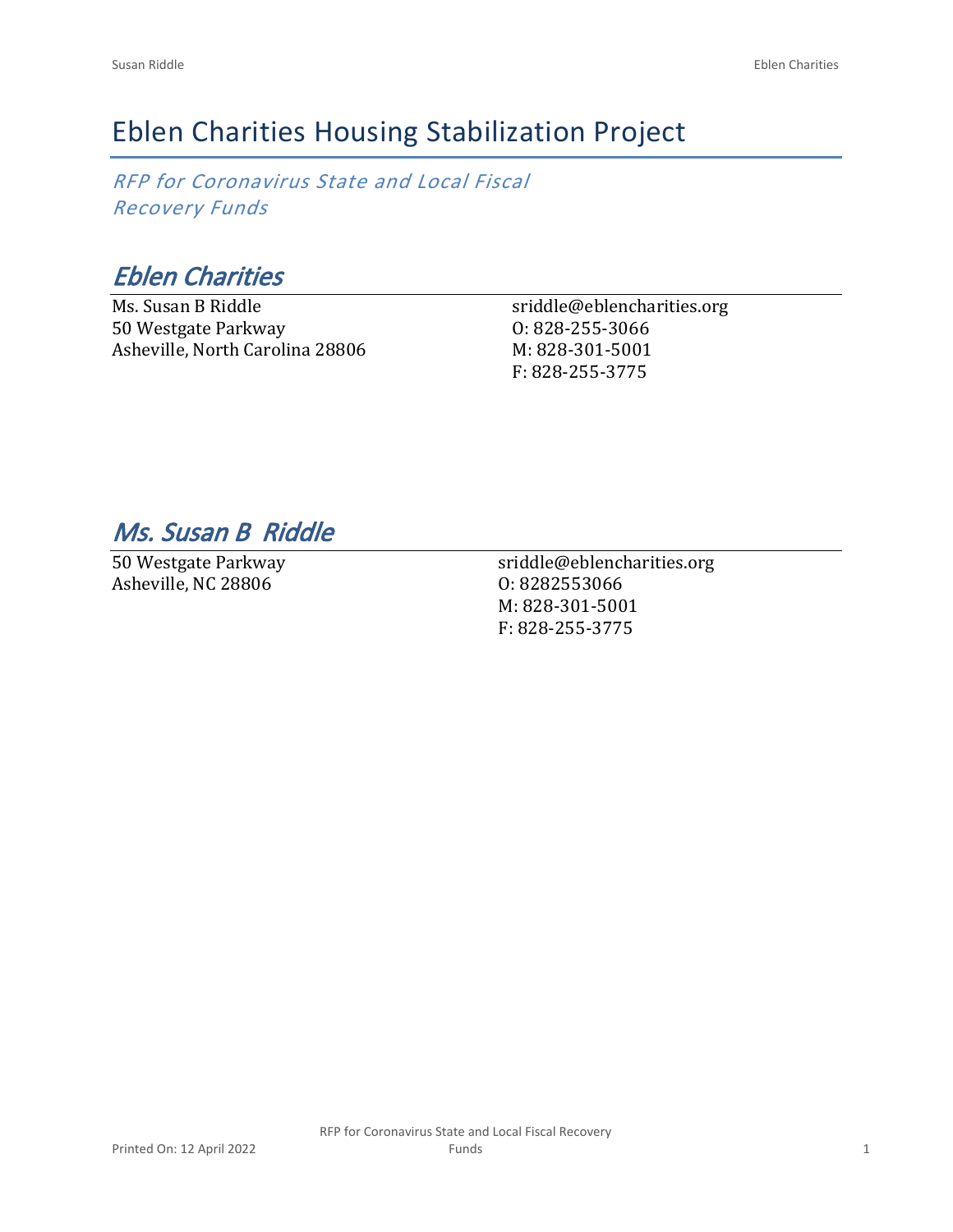# Application Form

## *Question Group*

Buncombe County requests proposals for projects to help the community recover from and respond to COVID-19 and its negative economic impacts.

Buncombe County has been awarded \$50,733,290 in Coronavirus State and Local Fiscal Recovery Funds (Recovery Funding), as part of the American Rescue Plan Act. To date, Buncombe County has awarded projects totaling \$23,093,499, leaving a balance of \$27,639,791 available to award.

Visit [http://www.buncombecounty.org/recoveryfundinghttp://www.buncombecounty.org/recoveryfundingwww.b](http://www.buncombecounty.org/recoveryfunding) [uncombecounty.org/recoveryfundinghttp://www.buncombecounty.org/recoveryfundinghttp://www.buncombeco](http://www.buncombecounty.org/recoveryfunding) [unty.org/recoveryfundinghttp://www.buncombecounty.org/recoveryfundinghttp://www.buncombecounty.org/re](http://www.buncombecounty.org/recoveryfunding) [coveryfunding](http://www.buncombecounty.org/recoveryfunding) for details.

This infusion of federal resources is intended to help turn the tide on the pandemic, address its economic fallout, and lay the foundation for a strong and equitable recovery.

Buncombe County is committed to investing these funds in projects that:

- Align to county strategic plan and community priorities
- Support equitable outcomes for most impacted populations
- Leverage and align with other governmental funding sources
- Make best use of this one-time infusion of resources
- Have a lasting impact

Proposals shall be submitted in accordance with the terms and conditions of this RFP and any addenda issued hereto.

Click [here](https://www.buncombecounty.org/common/purchasing/Buncombe%20Recovery%20Funding%20RFP%202022.pdf) for the full terms and conditions of the RFP

### **Organization Type\***

Nonprofit

### **Nonprofit documentation**

If nonprofit, attach IRS Determination Letter or other proof of nonprofit status.

IRS verification letter.pdf

### **Name of Project.\***

Eblen Charities Housing Stabilization Project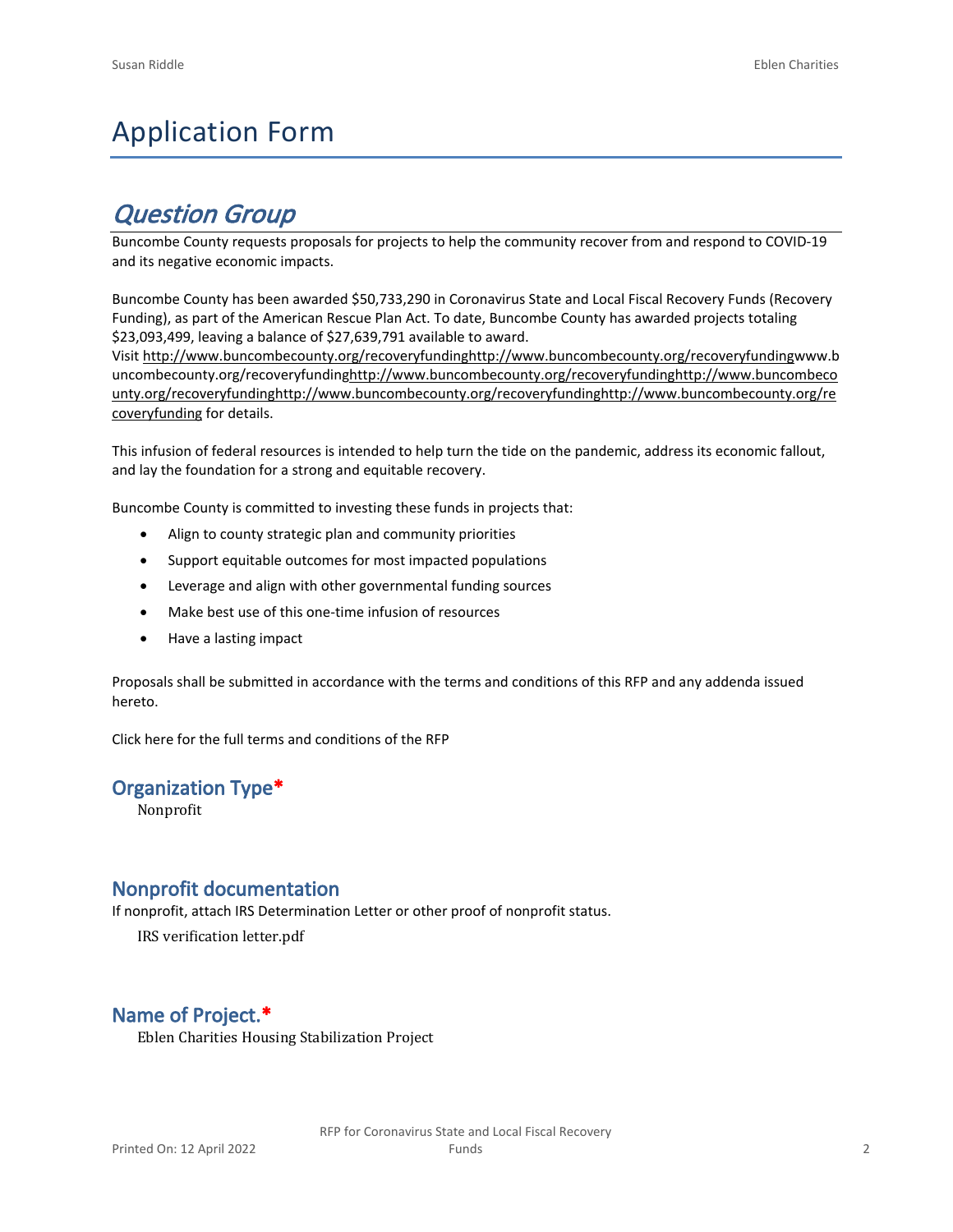#### **New/Updated Proposal\***

Is this a new project proposal or an updated version of a proposal submitted during the earlier (July 2021) Recovery Funding RFP?

New project proposal

#### **Amount of Funds Requested\***

\$360,000.00

### **Category\***

Please select one:

- Affordable Housing
- Aging/Older Adults
- Business Support/Economic Development
- Environmental/Climate
- Homelessness
- K-12 Education
- Infrastructure and/or Broadband
- Mental Health/Substance Use
- NC Pre-K Expansion
- Workforce

Affordable Housing

#### **Brief Project Description\***

Provide a short summary of your proposed project.

The Eblen Charities Housing Stabilization Project is intended to stabilize Buncombe County residents living at or below 80% of the Area Median Income (AMI) in their homes with funding to obtain, establish or maintain safe and adequate housing. These funds will assist people with security deposits for housing and utilities, first month's rent payments, rental application fees or to pay rent or mortgages that are in arrears. This project prevents homelessness for vulnerable residents who are currently housed by preventing eviction or foreclosure, and establishes stable and safe housing for those in need of housing.

#### **Project Plan\***

Explain how the project will be structured and implemented, including timeframe.

Eblen Charities has over 14 years of experience in administering Buncombe County Health and Human Services funds to assist people with housing. This funding would enable Eblen to serve up to 200 more families struggling with housing in our community, especially households who have been impacted by Covid-19 with lost wages or reduced hours. It would allow us to expand our services to people just out of poverty,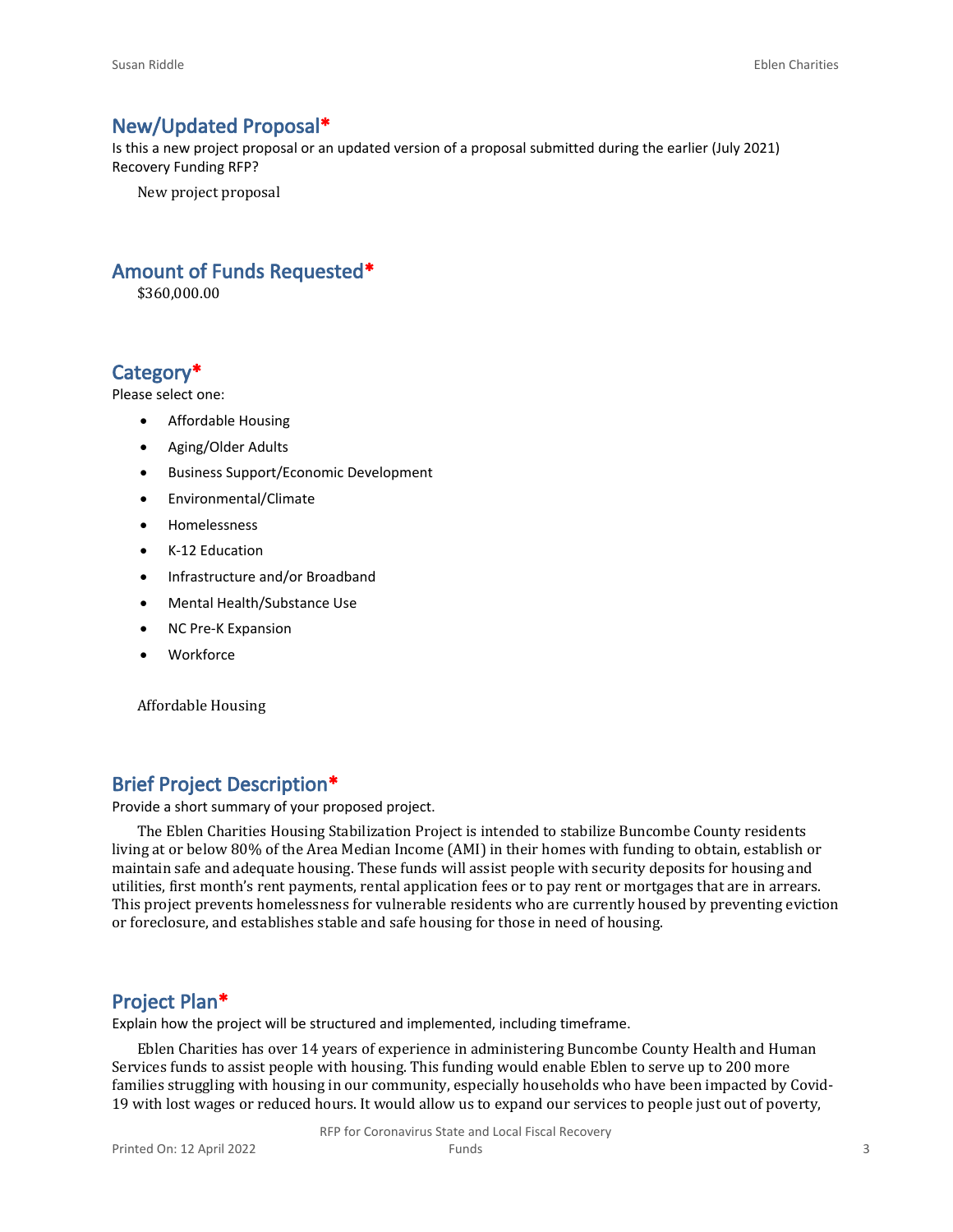living at 80% or below of the AMI (\$60,100 for a family of 4 in 2021 according to HUD) and providing much needed stabilization for these households. This would allow us to serve a slightly different population, as our current funding supports people living at 200% of poverty or \$53,000 for a family of 4.

Eblen's plan is two-fold. For assistance with first month's rent, deposits, back rent, or mortgages. Eblen receives referrals from the public, partner agencies, and the United Way 211 program. Prospective clients complete a simple application, followed by an interview with a case worker to determine eligibility and need. We would cap aid at \$1200 per household, per calendar year for rent or mortgage assistance. Funds up to \$400 per household could also be used to cover utility deposits. All payments would be made directly to the landlord, rental agency, vendor or mortgage company.

Eblen would also reimburse families for rental application fees when applying for housing. People generally pay \$25-\$30 per application for a rental, with no guarantee that their application will result in tenancy. Eblen would reimburse people for rental application fees with documentation or pay them directly to the vendor, for up to \$100 per household. This funding would assist 50 families with rental application fees. Many people will spend more than \$250 in application fees and still not end up with a rental unit, and for people living at the edge of poverty, this can be financially devastating.

If funding was awarded, Eblen Charities would immediately begin to serve clients with this project, using our existing staff, volunteers and community partners.

#### **Statement of Need\***

Describe the need that this project will address. Include data to demonstrate the need, and cite the source of the data.

Buncombe County's housing crisis is longstanding. Rising housing costs, a lower median income than the rest of NC, and a 15% increase in population (2021 Bowen Report) over the last decade have placed significant burdens on the housing market, especially for low-income people.

The NC Housing Coalition 2021 report shows 30% (32,766) of Buncombe County households are cost burdened (paying more than 30% of their income for housing). 48% of renters (19,075) struggle to pay their rent, and 20% of homeowners (13,691) have difficulty with their housing expenses.

A barrier to safe housing is the need for application fees, deposits and first month's rent, a significant sum of funds all due at the same time. With funds for this project, Eblen can provide financial support so residents can be safely housed. This also prevents homelessness for residents by paying past-due rents or mortgages to avoid eviction or foreclosure.

A recent rent analysis by Apartment List (2/1/2022) noted that rental costs have increased by 25% over the last year and that Asheville has the most expensive apartment rental prices in the state. That combined with the pandemic's impact on wages have left many without funds to be able to move into a home, or to maintain their existing home.

Keeping people in their current home is often the most affordable option. Eviction is expensive and has long-lasting negative impacts for people; frequently for low-income women, particularly women of color (Eviction Lab). Families with children are also at a particularly high jeopardy for eviction, a risk factor for children's wellness and educational achievement. Helping people move into or remain in affordable housing with support for rent, mortgage or utility costs reduces the pressures on the local housing market, stabilizes the community, prevents homelessness, and addresses housing as a social determinant of health, improving the quality of life of residents, especially those living below the AMI.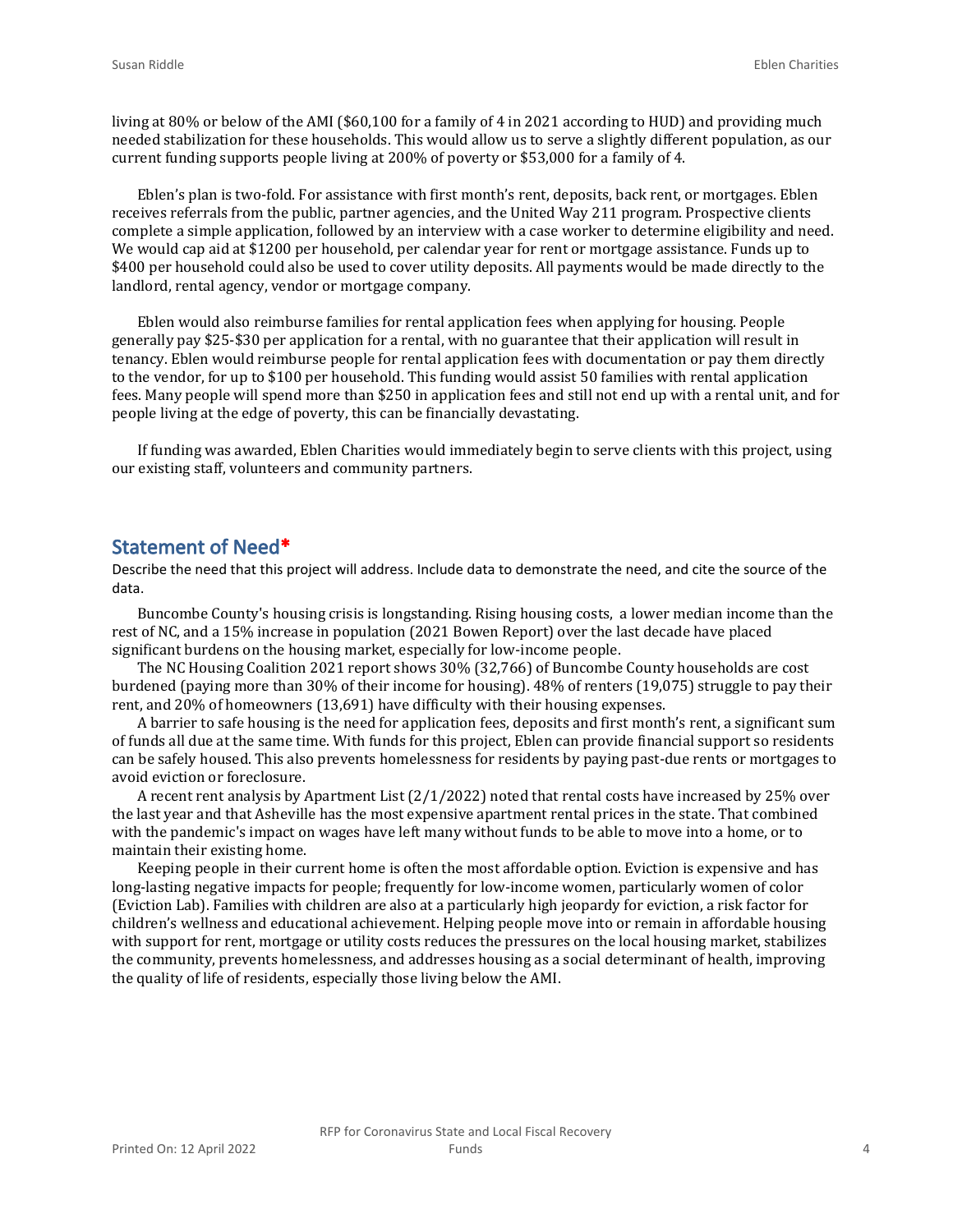#### **Link to COVID-19\***

Identify a health or economic harm resulting from or exacerbated by the public health emergency, describe the nature and extent of that harm, and explain how the use of this funding would address such harm.

The Covid-19 pandemic has had a negative economic impact on a large number of Buncombe County residents. Lost jobs, lost wages, lost childcare, and increased cost of living for families impacted many Buncombe County residents negatively. For those individuals and families living paycheck to paycheck, a small and unexpected bill or increase in costs can be a financial crisis at any time, much less during a pandemic.

The pandemic increased costs for essential items, including food and utilities. Housing prices have shot up after the pandemic eviction moratorium ended. Childcare costs have grown as well. According to the NC Housing Coalition, 20% of Buncombe homeowners (13,691 homeowners) struggle to afford their mortgages; and 48% of Buncombe renters (19,075) struggle to afford their rent. The Federal Reserve (July 2021) reports that the COVID-19 pandemic has tightened the national housing market has considerably. This same report notes that many home purchases are for second homes, reducing the number of units available for an already tight housing market.

The combination of increased expenses with reduced hours or lost wages due to the pandemic have left many in the community on the edge of financial disaster, and at risk for homelessness. This project would prevent homelessness, create stability for families, and reduce the pressure on our housing market. It would also ensure that funds continued to landlords and vendors, and reduce eviction costs for all parties involved ultimately benefitting our local economy.

#### **Population Served\***

Define the population to be served by this project, including volume and demographic characteristics of those served.

This program will help people living at 80% or below of the Area Median Income (AMI) – \$60,100 for a family of 4. These families and individuals have a limited household income, and a single unexpected bill can throw them into a financial downspin. Helping Buncombe County residents with rental and mortgage assistance, covering the costs of rental applications, and paying overdue mortgages, rents and utilities can help them maintain housing while the economy recovers from the impact of the pandemic.

Eblen Charities public funds are used to support families living at or below 200% of the poverty level (a maximum of \$53,000 for a family of 4). This would allow us to serve people living at a very low income level ,a maximum of \$60,100 for a family of 4, (HUD). These are people who frequently fall between the cracks when it comes to financial assistance.

Eblen's support to applicants is based solely on their Buncombe County residency and financial status. That said, according to Eviction Lab at Princeton University, "Low-income women, especially women of color, have a high risk of eviction." Their research shows that domestic violence survivors and families with children are also at a particularly high risk for eviction.

#### **Results\***

Describe the proposed impact of the project. List at least 3 performance measures that will be tracked and reported. If possible, include baselines and goals for each performance measure.

With this funding, Eblen will help up to 200 low-income Buncombe County households access or maintain housing. These funds will prevent homelessness for some currently facing eviction and will help other families and individuals establish safe housing without extreme financial burden. Eblen expects that 50 individuals or families will have their rental application fees (with documentation of said fees) reimbursed, putting funds back in the pockets of people struggling in the current economy. Lastly, this funding would also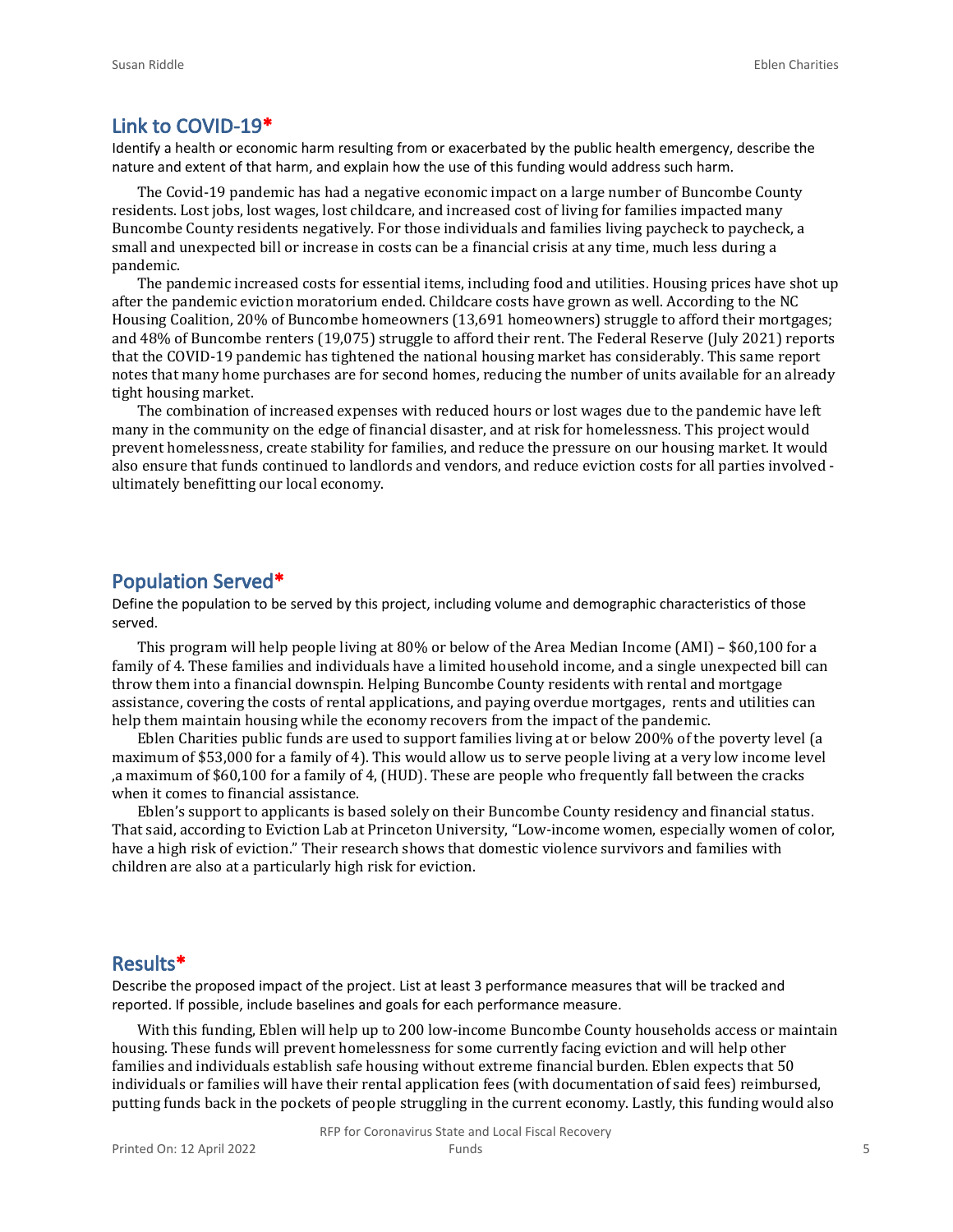support local property owners who have felt the financial impact of the eviction moratorium by assuring they receive funds for housing. We will track the number of people who avoided homelessness as a result of this funding, as well as maintaining funds in a designated bank account.

#### **Evaluation\***

Describe the data collection, analysis, and quality assurance measures you will use to assure ongoing, effective tracking of contract requirements and outcomes.

Experienced caseworkers will interview and assess applicants including verification of their financial status and the housing costs for which they are seeking help. Eblen will track the number of households that receive this funding and evaluate the impact of these funds in preventing homelessness or establishing housing.

Eblen will track people asking for reimbursement of rental application fees and require documentation of said fees from them.

Eblen's staff routinely uses quality assurance measures to ensure that clients can demonstrate their financial needs and track this information with a proprietary client data base (Advantage), as well as track expenses through accounting software (QuickBooks). All funds received would be kept in a dedicated account restricted to the purposes described in this grant application.

#### **Equity Impact\***

How will this effort help build toward a just, equitable, and sustainable COVID-19 recovery? How are the root causes and/or disproportionate impacts of inequities addressed?

Research demonstrates that those most in danger of eviction are low-income women of color, and families with children (Eviction Lab). Additionally, the pandemic job losses disproportionately impacted women, and Black, Latina/Hispanic and Native American women have higher rates of poverty (AmericanProgress.org). We also know that LGBTQ people are more likely to experience homelessness and housing instability than non-LGBTQ people (OpportunityHome.org). Eblen expects to see that trend continue, and these funds will allow Eblen Charities to serve those community members to prevent eviction, and maintain or establish housing. This project will also help people with disabilities, immigrant families and elders as well, all demographic groups who are often victims of bias (National Disability Institute). Eblen Charities provides services to all people who qualify for our help solely based on financial and residential ability without regard to a person's race, color, national origin, citizenship, religion, sex, sexual orientation, gender identity or expression, pregnancy, disability, medical history, age and/or veteran military status.

#### **Project Partners\***

Identify any subcontractors you intend to use for the proposed scope of work. For each subcontractor listed, indicate:

- 1.) What products and/or services are to be supplied by that subcontractor and;
- 2.) What percentage of the overall scope of work that subcontractor will perform.

Also, list non-funded key partners critical to project.

Eblen Charities would execute 100% of this work. Eblen partners with other nonprofit organizations and public entities for referrals and to spread the word about its services. Examples are ABCCM, BEACON, Buncombe County and Asheville City Schools, Buncombe County Health and Human Services, Catholic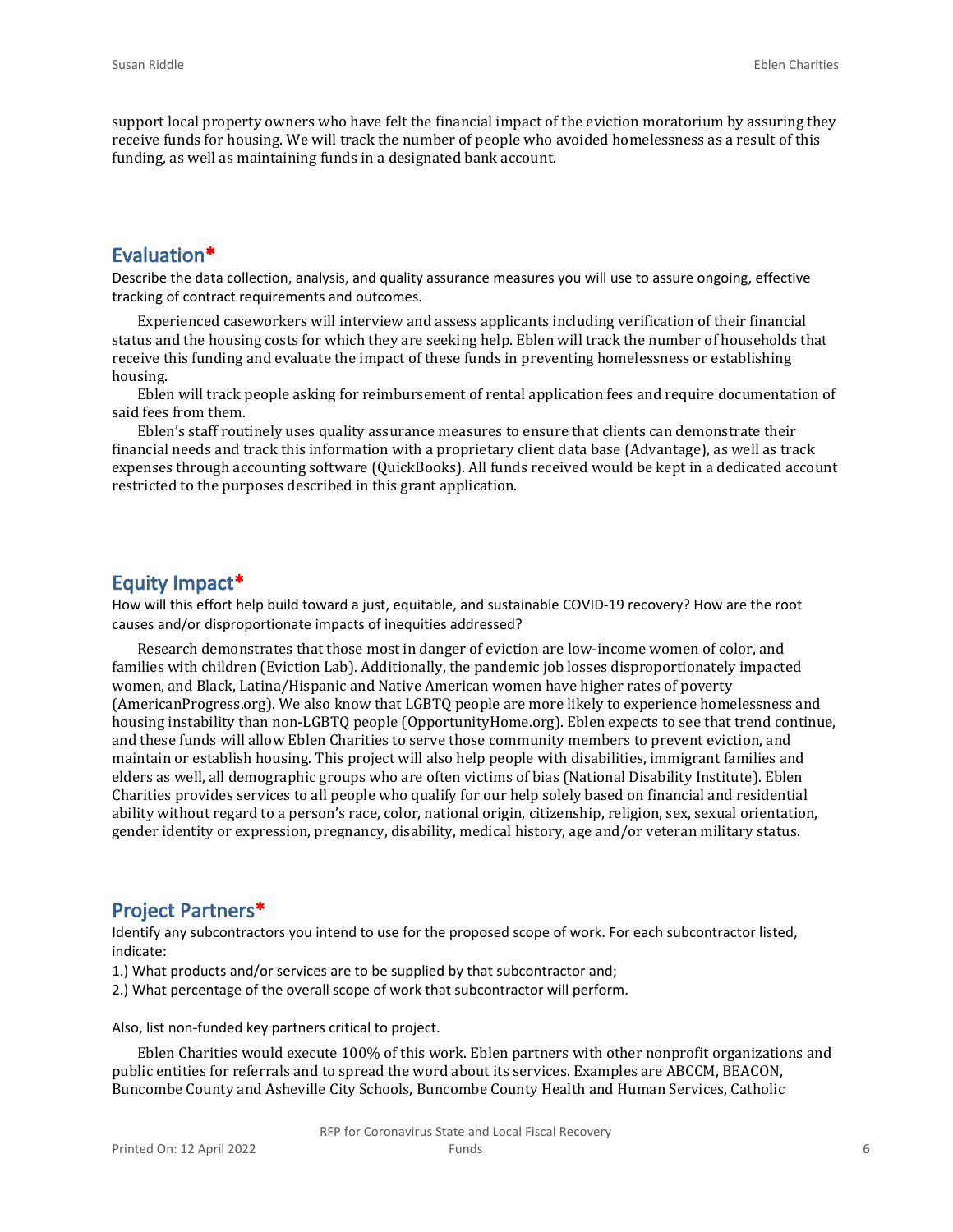Charities, Community Action Opportunities, Helpmate, Pisgah Legal Services, Homeward Bound and other human service nonprofits based in Buncombe County.

#### **Capacity\***

Describe the background, experience, and capabilities of your organization or department as it relates to capacity for delivering the proposed project and managing federal funds.

Eblen Charities staff is primarily composed of experienced caseworkers (all but 3 members of the 15 staff persons do direct service work with clients). Eblen's caseworkers have decades of experience in helping clients, with backgrounds in Health and Human Services or social service agencies. Because of the nature of the work and the relationships built with clients and partnering agencies, we are well positioned to determine clients' eligibility for programs, walking them through any complicated processes with compassion and respect. Eblen's staff is very experienced in administering funds, public and private, to vendors (rental agencies, property owners and mortgage lenders). In 2021, Eblen served just under 10,000 households in the community. Eblen provides tangible solutions for vulnerable Buncombe County residents, and these funds would allow us to continue to serve our community struggling with costs related to housing.

#### **Budget\***

Provide a detailed project budget including all proposed project revenues and expenditures, including explanations and methodology. For all revenue sources, list the funder and denote whether funds are confirmed or pending. For project expenses, denote all capital vs. operating costs, and reflect which specific expenses are proposed to be funded with one-time Buncombe County Recovery Funds.

Download a copy of the budget form [HERE](https://buncombecounty.org/common/community-investment/grants/early-childhood-education/Recovery-Funds-budget-template.xlsx). Complete the form, and upload it using the button below.

Recovery-Funds-budget-template.xlsx

#### **Special Considerations\***

Provide any other information that might assist the County in its selection.

Eblen Charities has aided Buncombe County neighbors in need for over 30 years. Eblen served nearly 10,000 households in 2021, with a small staff, a cadre of committed volunteers and the community's support and involvement.

In 2021, 800 new clients requested help from Eblen when compared to 2020. In 2022, Eblen has seen new applications for help continue to climb with 667 new applications to date (4.8.22). Some clients are living in poverty as defined by the federal government, but many people make just a bit too much money to qualify for the assistance Eblen can provide with public funds – but not enough money to be able to navigate the expensive and tight housing market. Eblen regularly works with families and individuals living in or at the edge of poverty and offers assistance with respect and dignity to clients.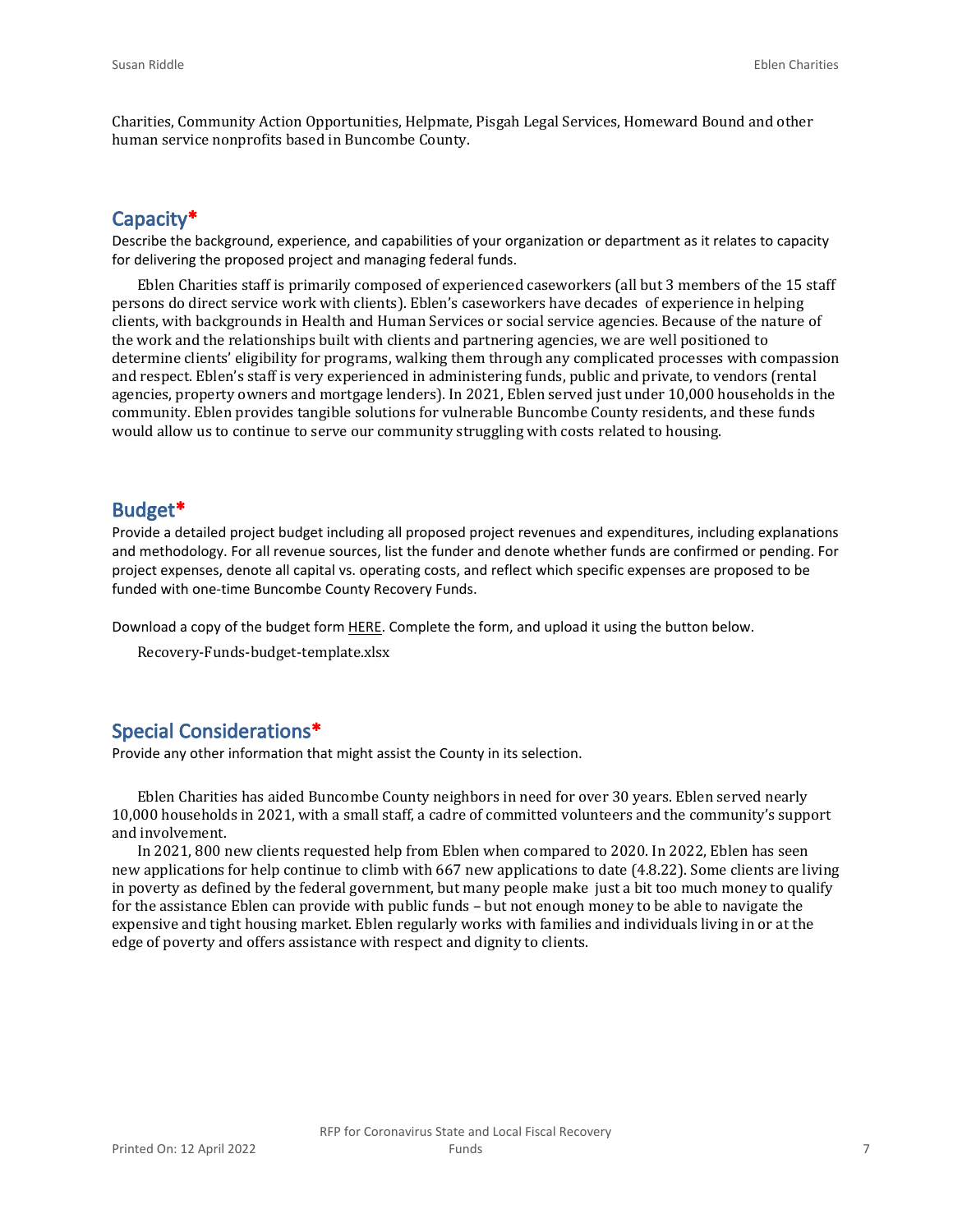# File Attachment Summary

## *Applicant File Uploads*

- IRS verification letter.pdf
- Recovery-Funds-budget-template.xlsx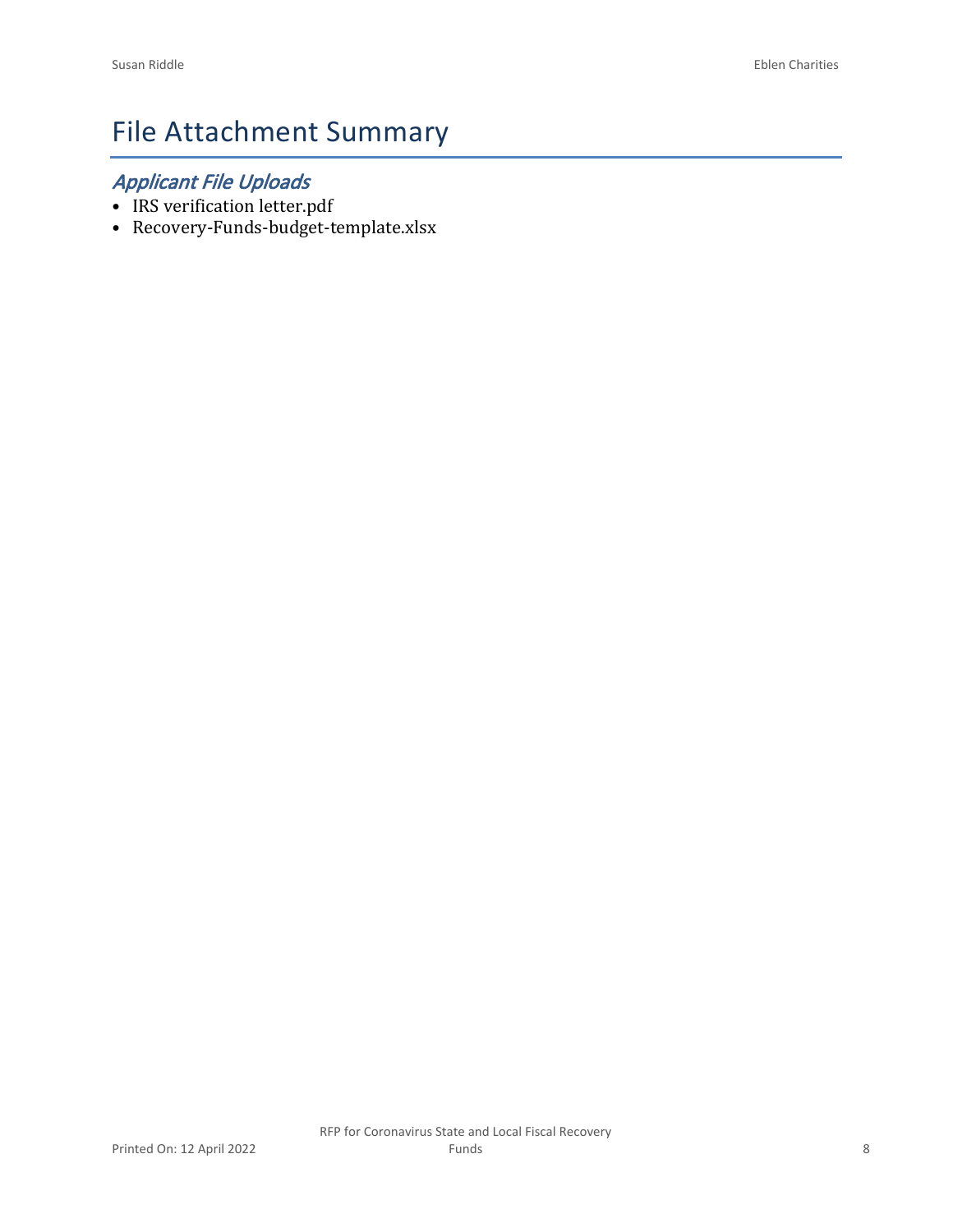#### DEPARTMENT OF THE TREASURY

INTERNAL REVENUE SERVICE DISTRICT DIRECTOR  $C - 1130$ ATLANTA, GA 30301

Date: AUG 2 0 1992

THE EBLEN FOUNDATION C/O WILLIAM J MURDOCK 191 AMBOY ROAD ASHEVILLE, NC 28806

Employer Identification Number: 56-1758077 Contact Person: MARY ROGERS Contact Telephone Number: (404) 331-0589

Accounting Period Endings June 30 Form 990 Required: Yes. Addendum Applies: Yes

Dear Applicant:

Based on information supplied, and assuming your operations will be as stated in your application for recognition of exemption, we have determined you are exempt from Federal income tax under section 501(a) of the Internal Revenue Code as an organization described in section 501(c)(3).

We have further determined that you are not a private foundation within the meaning of section 509(a) of the Code, because you are an organization described in section 509(a)(2).

If your sources of support, or your purposes, character, or method of operation change, please let us know so we can consider the effect of the change on your exempt status and foundation status. In the case of an amendment to your organizational document or bylaws, please send us a copy of the amended document or bylaws. Also, you should inform us of all changes in your name or address.

As of January 1, 1984, you are liable for taxes under the Federal Insurance Contributions Act (social security taxes) on remuneration of \$100 or more you pay to each of your employees during a calendar year. You are not liable for the tax imposed under the Federal Unemployment Tax Act (FUTA).

Since you are not a private foundation, you are not subject to the excise taxes under Chapter 42 of the Code. However, you are not automatically exempt from other Federal excise taxes. If you have any questions about excise, employment, or other Federal taxes, please let us know.

Grantors and contributors may rely on this determination unless the Internal Revenue Service publishes notice to the contrary. However, if you lose your section 509(a)(2) status, a grantor or contributor may not rely on this determination if he or she was in part responsible for, or was aware of, the act or failure to acts or the substantial or material change on the part of the organization that resulted in your loss of such status, or if he or she acquired knowledge that the Internal Revenue Service had given notice that you would no longer be classified as a section 509(a)(2) organization.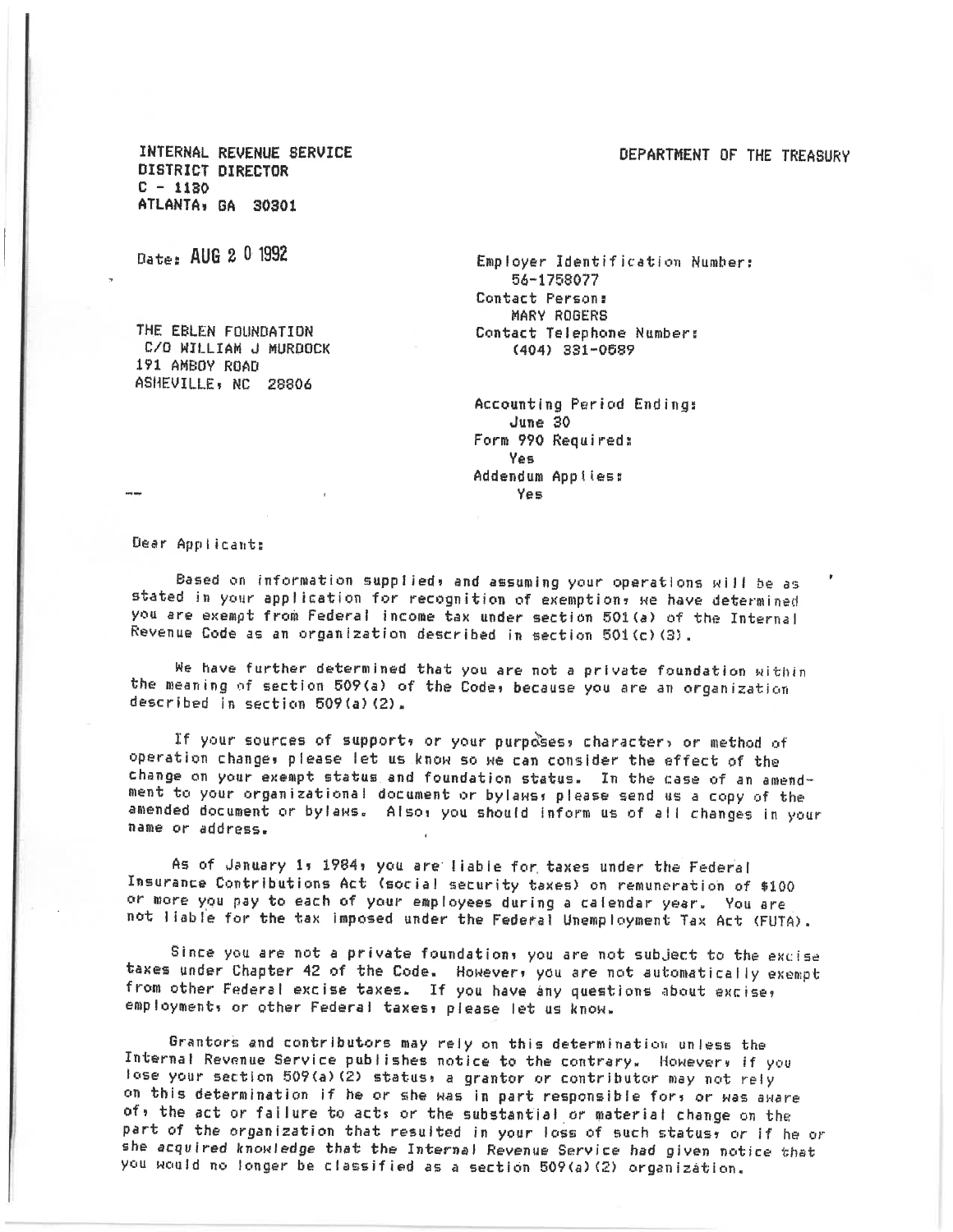#### THE EBLEN FOUNDATION

Donors may deduct contributions to you as provided in section 170 of the Code. Bequests, legacies, devises, transfers, or gifts to you or for your use are deductible for Federal estate and gift tax purposes if they meet the applicable provisions of Code sections 2055, 2106, and 2522.

Contribution deductions are allowable to donors only to the extent that their contributions are gifts, with no consideration received. Ticket purchases and similar payments in conjunction with fundraising events may not necessarily qualify as deductible contributions, depending on the circumstances. See Revenue Ruling 67-246, published in Cumulative Bulletin 1967-2, on page 104, which sets forth guidelines regarding the deductibility, as charitable contributions, of payments made by taxpayers for admission to or other participation in fundraising activities for charity.

In the heading of this letter we have indicated whether you must file Form 990, Return of Organization Exempt From Income Tax. If Yes is indicated, you are required to file Form 990 only if your gross receipts each year are normally more than \$25,000. However, if you receive a Form 990 package in the mails please file the return even if you do not exceed the gross receipts test. If you are not required to file, simply attach the label provided, check the box in the heading to indicate that your annual gross receipts are normally \$25,000 or less, and sign the return.

If a return is required, it must be filed by the 15th day of the fifth month after the end of your annual accounting period. A penalty of \$10 a day is charged when a return is filed late, unless there is reasonable cause for the delay. However: the maximum penalty charged cannot exceed \$5,000 or 5 percent of your gross receipts for the year, whichever is less. This penalty may also be charged if a return is not complete, so please be sure your return is complete before you file it.

You are not required to file Federal income tax returns unless you are subject to the tax on unrelated business income under section 511 of the Code. If you are subject to this tax, you must file an income tax return on Form 990-T, Exempt Organization Business Income Tax Return. In this letter we are not determining whether any of your present or proposed activities are unrelated trade or business as defined in section 512 of the Code.

You need an employer identification number even if you have no employees. If an employer identification number was not entered on your application, a number will be assigned to you and you will be advised of it. Please use that number on all returns you file and in all correspondence with the Internal Revenue Service.

If distributions are made to individuals, case histories regarding the recipients should be kept showing names, addresses, purposes of awards, manner of selection, relationship (if any) to members, officers, trustees or donors of funds to you, so that any and all distributions made to individuals can be substantiated upon request by the Internal Revenue Service. (Revenue Ruling

 $-2-$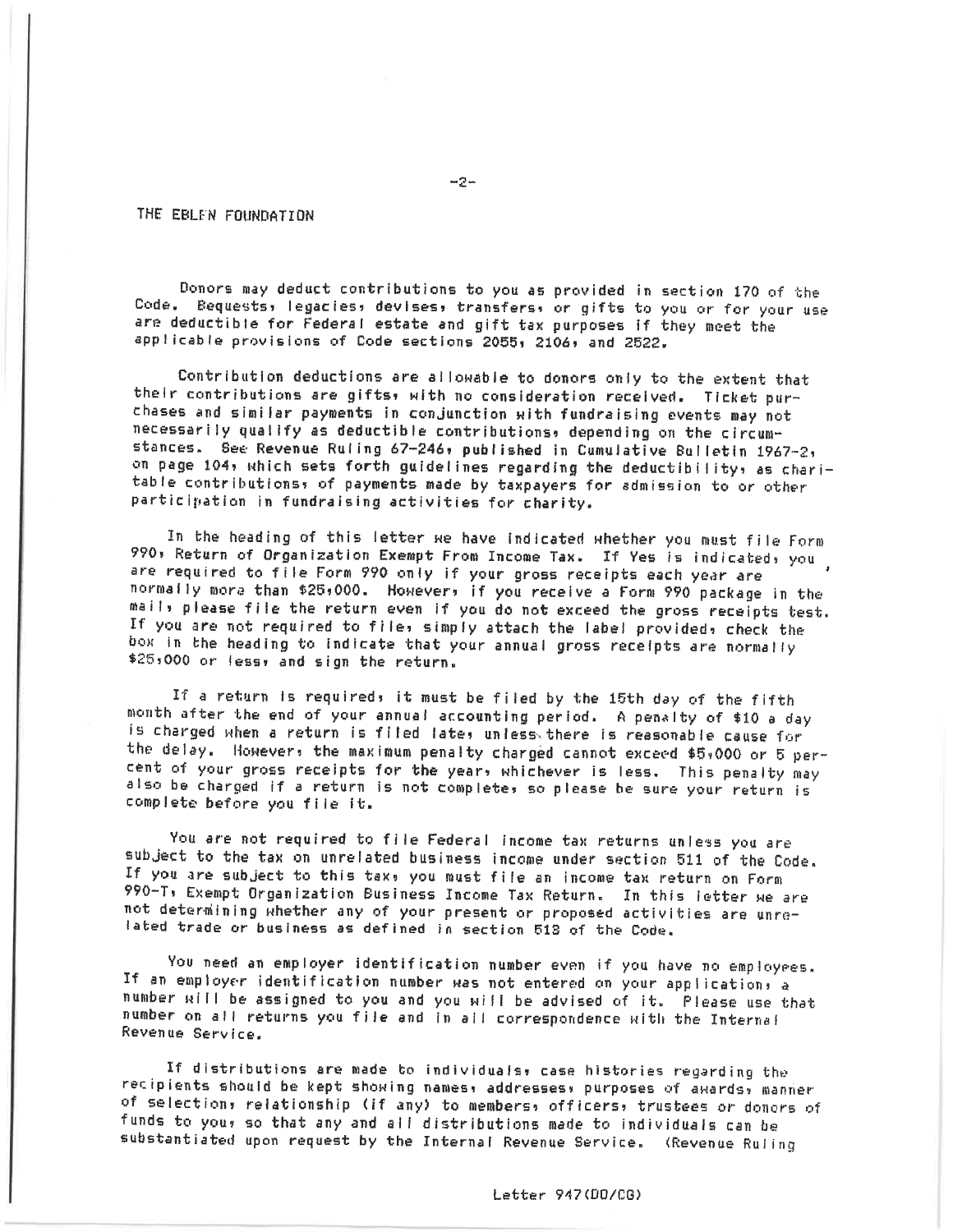THE EBLEN FOUNDATION

56-304, C.B. 1956-2, page 306.)

If we have indicated in the heading of this letter that an addendum applies, the enclosed addendum is an integral part of this letter.

Because this letter could help resolve any questions about your exempt status and foundation status, you should keep it in your permanent records.

If you have any questions, please contact the person whose name and telephone number are shown in the heading of this letter.

Sincerely yours, Juicis "

Paul Williams District Director

 $Enclose(s)$ : Addendum